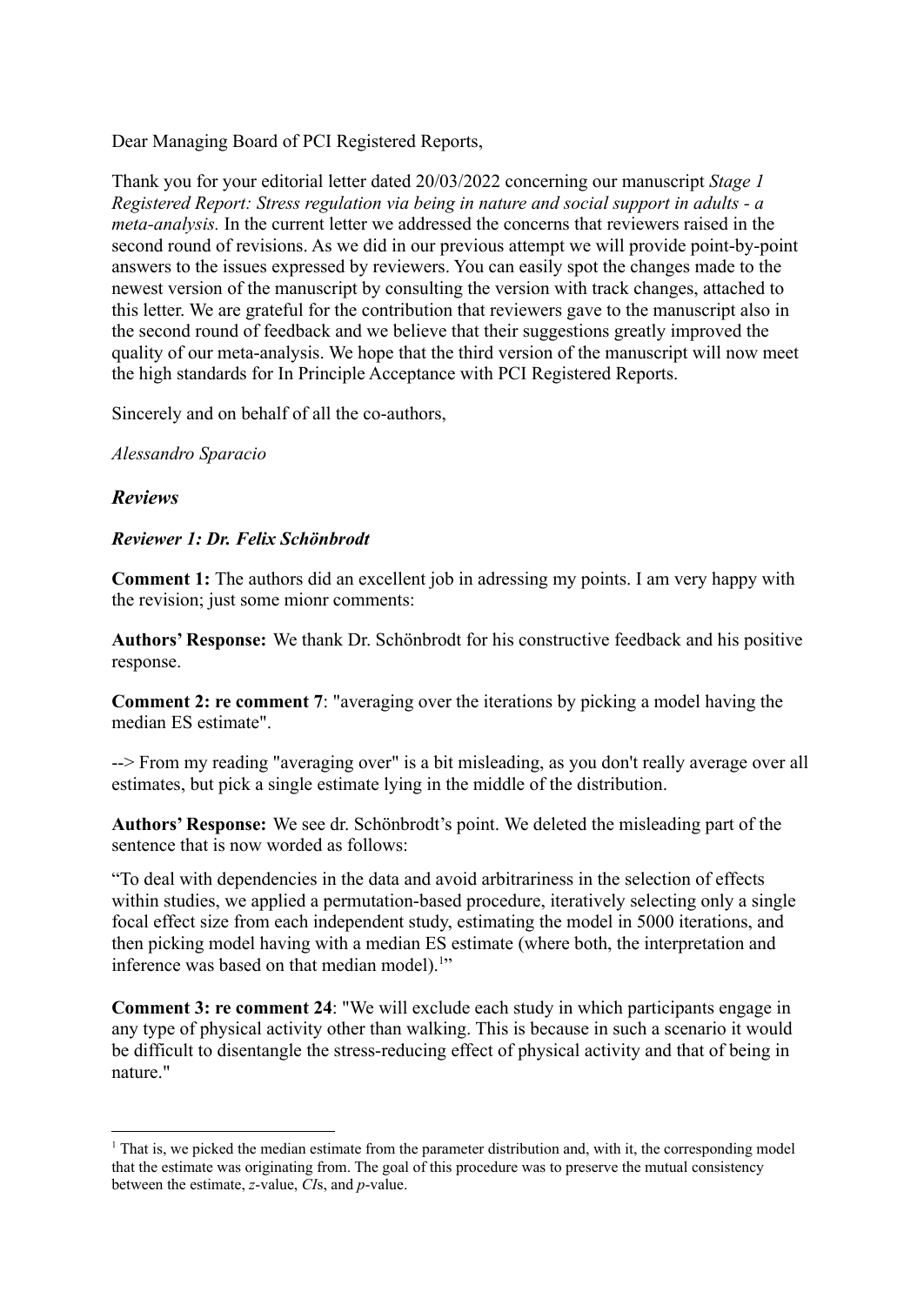--> I still don't get it. If the control group also does the same physical activity (running), but just not in nature (but indoors), this would, in my opinion, be a great control group to disentangle the stress-reducing effect of physical activity and that of being in nature.

**Authors' Response:** We thank the reviewer for making this point and we agree with his reasoning. For this reasons we have reformulated our inclusion criterion as follow;

"For being in nature we included studies with participants who performed any type of physical activity as long as the same activity was performed in the same way by the corresponding control group in a non-natural setting."

**Comment 4: Re comment 1**: "The originally detected effect was thus largely due to publication bias (Sparacio et al., 2022).". I'd suggest to phrase it somewhat less determined, e.g. "the analysis suggests that the originally detected effect was largely due to publication bias"

**Authors' Response:** We agree with Reviewer 1 that the previous wording of the sentence was misleading and we further reformulated the sentence in the way he suggested:

"However, when we applied the same publication bias techniques as we intend to apply here, we found no more evidence that self-administered mindfulness and biofeedback were successful in reducing stress. Indeed, our analyses suggest that the originally detected effect was largely due to publication bias (Sparacio et al., 2022)"

*Reviewed by Siu Kit Yeung, 14 Mar 2022 07:05*

Thank you very much for the revision. My review here focuses on responses to my previous review (but not responses to another reviewer). Excellent responses to my review, well done!

**Authors' Response:** We also thank Dr. Yeung for his positive comments and constructive feedback.

**Comment 1:** Just one minor issue. Now you have explained in the \*response letter\* what does  $k = 10$  mean. That's clear. Maybe add "the \*total number\* of included effects" in the manuscript.

**Authors' Response:** We thank Reviewer 2 for making this comment. We currently are not aware of the total number of effects we might encounter for each category as we have not started the data collection yet. However, to better clarify what we meant with *k*=10, we added a footnote to the manuscript, which mirrored the answer we provided in the previous letter to the same concern:

"10 is to be considered for the total effects by type of subgroup analysis, not by category. For instance, if there are 5 studies on physical social support and 15 on verbal social support we will conduct the relative subgroup analyses, as the total number of effects is 20. However, if the total number of effects is below 10, we will not run that subgroup analysis."

**Comment 2:** Regarding mailing lists, maybe great to add this ENVPSY (and maybe other environmental psychology mailing lists if you are aware) mailing list as well: https://www.jiscmail.ac.uk/cgi-bin/webadmin?A0=ENVPSY